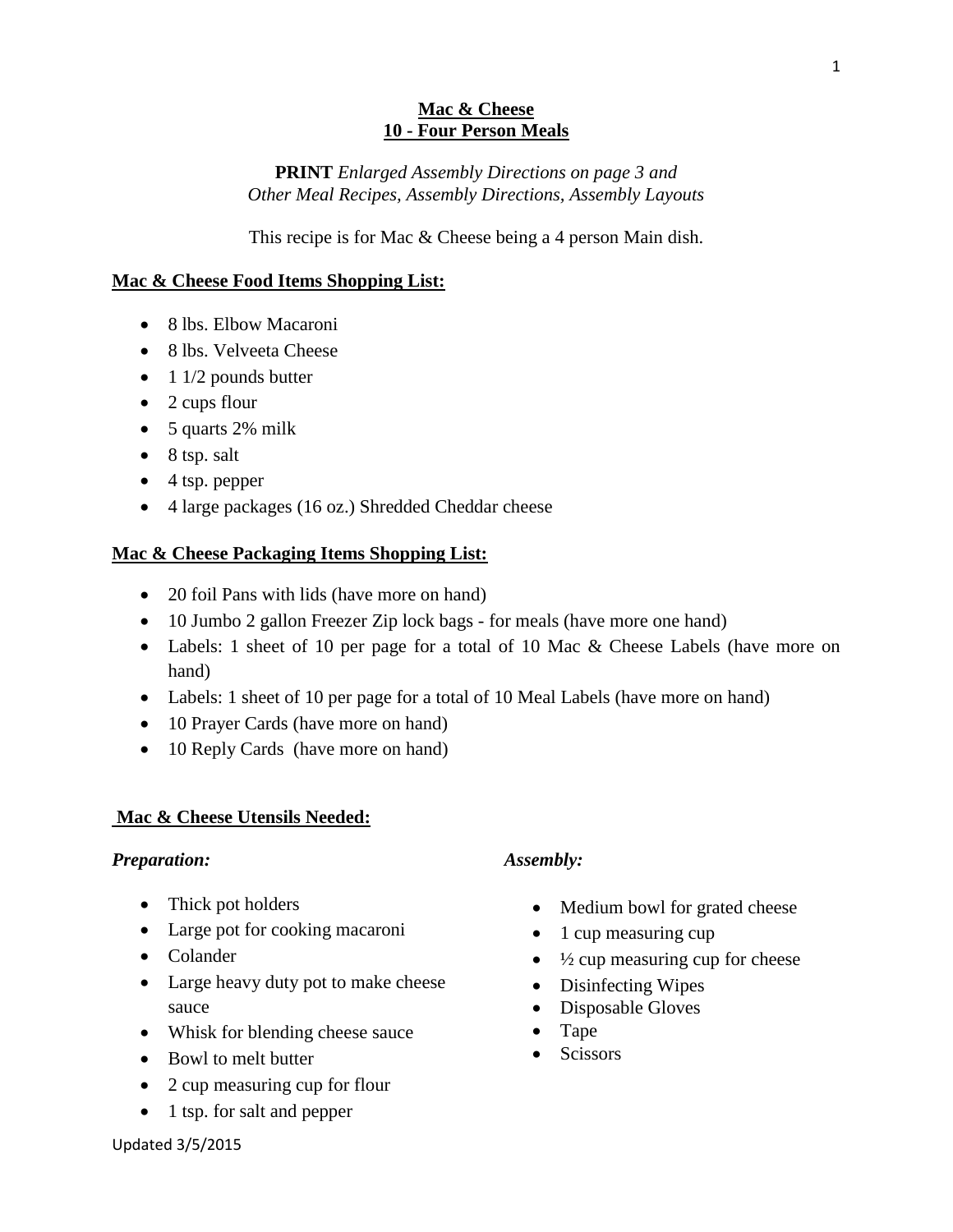#### **Mac & Cheese Kitchen Prep:**

- Boil liquid in large pots for all items in recipe needing boiling liquid. Start this as early as possible since it greatly impacts length of cook session!
- Macaroni Prep
	- 1. Cook macaroni in boiling water (very Al Dente).
	- 2. Drain Pasta in colander, very well.
	- 3. Rinse and set aside.
- Cheese Mixture Prep
	- 1. Melt butter and add flour, salt and pepper.
	- 2. Cook on medium heat
	- 3. Be very careful to not let bottom of pan burn
	- 4. Slowly blend in milk with wire whisk,. Don't put in all the milk at one time. Check consistency while adding. It may not take all the milk. STIR CONSTANTLY to prevent burning and until smooth.
	- 5. Add Velveeta cheese, stir until well blended
	- 6. Pour over macaroni, mix gently.

#### **Mac & Cheese Assembly:**

- 1. Fill pan with 4 cups Macaroni & Cheese mixture
- 2. Sprinkle with 1/2 cup shredded Cheddar cheese
- 3. Add lid making sure edges of pan are clean
- **4.** Apply Mac & Cheese Label